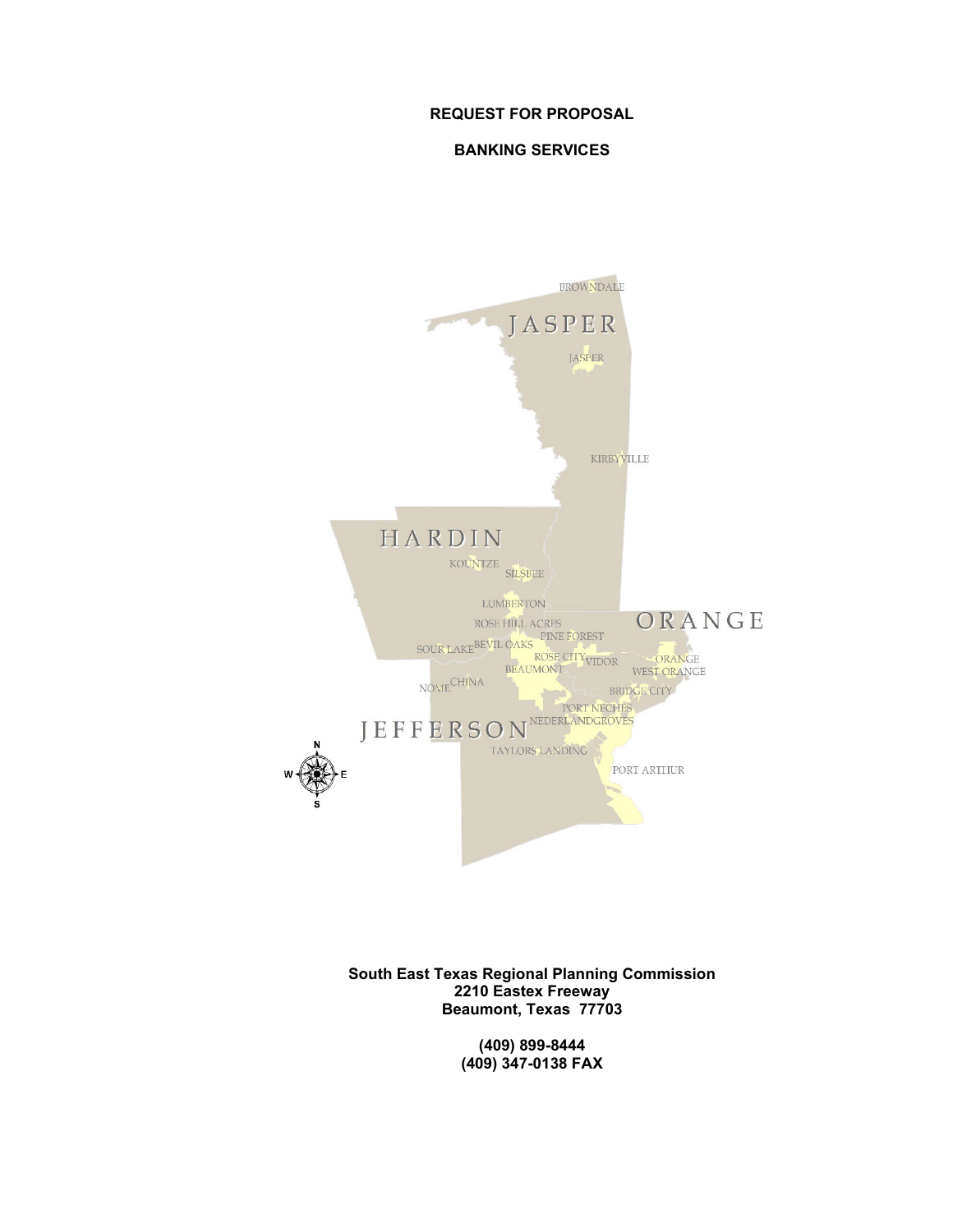# Contents

 $\mathbf{i}$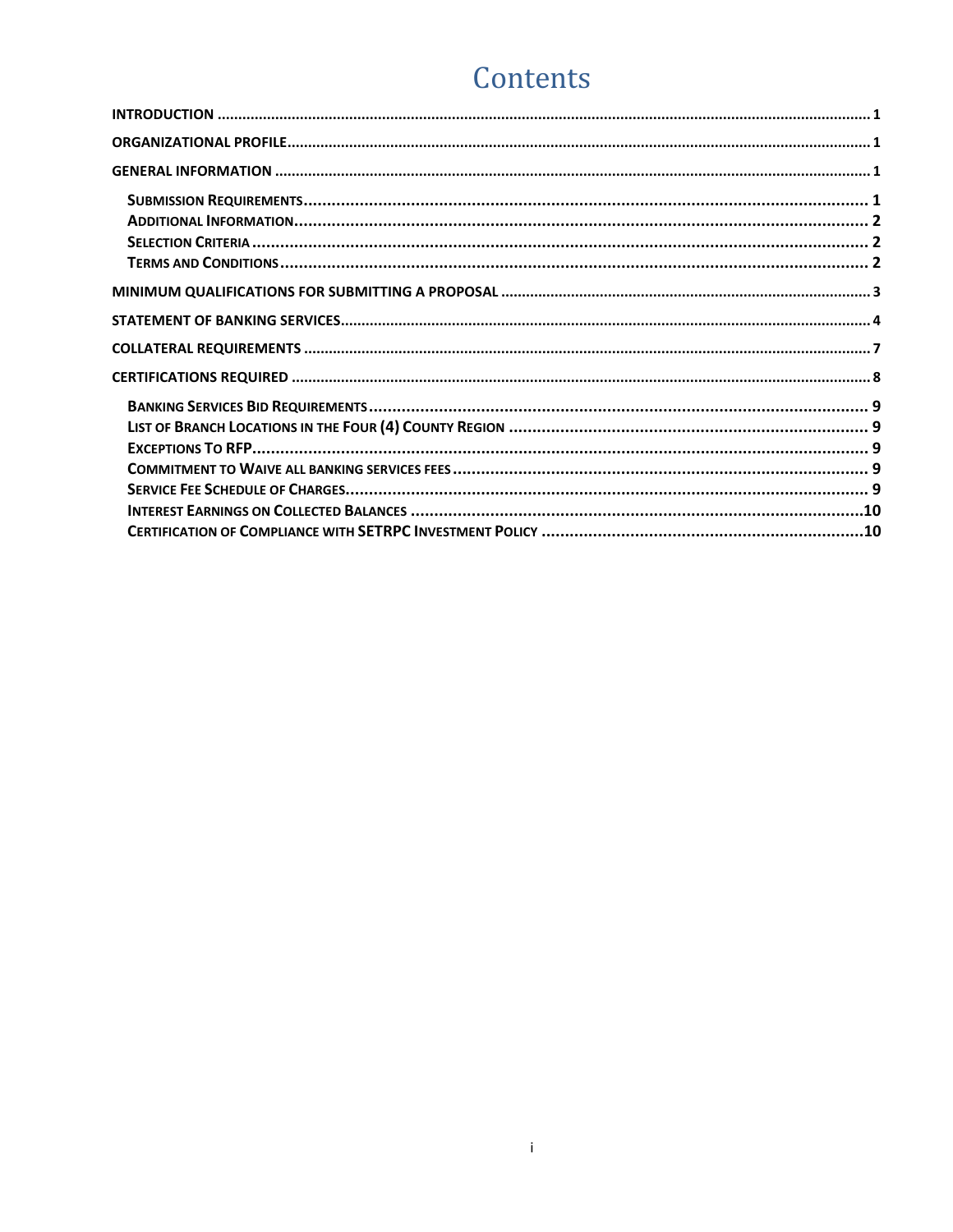# <span id="page-2-0"></span>Introduction

The South East Texas Regional Planning Commission (SETRPC), as required by its by-laws, is seeking proposals from qualified banking institutions to serve as its prime depository. SETRPC is seeking proposals from selected banking institutions located within the Hardin, Jasper, Jefferson, and Orange County areas. SETRPC desires to acquire banking services which represent the best value to SETRPC as determined by SETRPC.

## <span id="page-2-1"></span>Organizational Profile

The South East Texas Regional Planning Commission was formed in June 1970, as a voluntary association of local governments pursuant to Texas law, Local Government Code, Chapter 391, Regional Planning Commissions (V.A.C.S. Article 1011m). As one of 24 planning councils in Texas, the South East Texas Regional Planning Commission works with its member governments to solve area wide problems by promoting intergovernmental cooperation and coordination by means of conducting comprehensive regional planning and by providing a forum for the discussion and study of area issues. SETRPC's mission is to compliment local government without infringing on local home rule, with the goal of making our local jurisdictions better able to respond to the needs of their citizens. The Region's population was represented on our Executive Committee by virtue of all four of the counties that make up Planning Region 15 (Hardin, Jasper, Jefferson and Orange) being members of the South East Texas Regional Planning Commission. Representatives of local school districts, water districts, ports, navigation districts and river authorities also serve on the Executive Committee. The governing body of the South East Texas Regional Planning Commission is the SETRPC Executive Committee. All individuals serving on the Executive Committee are elected officials from the various counties, cities and special districts that make up the Commission's membership. Likewise, the SETRPC officers consist of elected officials from each county, city or special district.

By focusing their efforts on collective goals outlined in the SETRPC Mission Statement, Purpose and Core Values, the Executive Committee, officers and SETRPC staff ensure that the region is pursuing resources, which will provide a greater quality of life for all residents.

SETRPC's federally and State assisted area wide responsibilities include transportation planning and implementation, environmental protection, nutrition and social services for the elderly, criminal justice, economic development, community services and community development. SETRPC is also charged with area wide administration of the Foster Grandparent and RSVP Programs, AARP Experience Corps program, planning and implementation of the region wide Enhanced 9-1-1 Emergency Network System, Homeland Security and coordination and facilitation of emergency management planning activities. SETRPC also administers a program of air quality monitoring funded by private industry.

# <span id="page-2-2"></span>General Information

### <span id="page-2-3"></span>Submission Requirements

• All Proposals must be submitted in a sealed envelope marked "RFP-Banking Services" to:

**Controller**  South East Texas Regional Planning Commission 2210 Eastex Freeway Beaumont, Texas 77703

• Issue date of this RFP is Friday May 13, 2022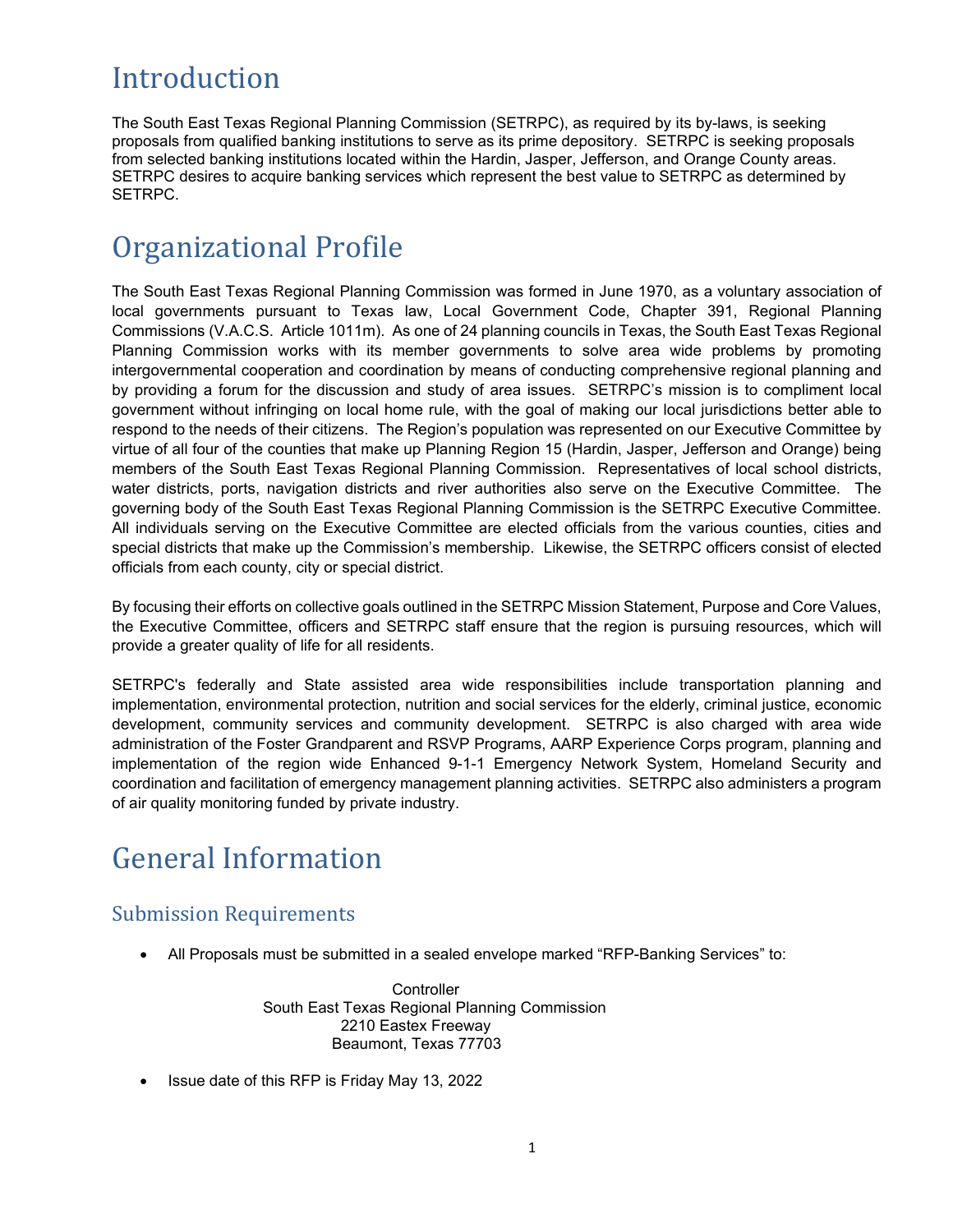- Proposals must be received by 5:00 June 10, 2022. Proposals received after this time will not be opened or considered by SETRPC.
- One (1) original and three (3) copies of the proposal must be submitted.
- An electronic copy or the proposal should be sent to jking@setrpc.org
- All proposals must "hold firm" after submission to SETRPC for one hundred and eighty (180) days.
- Proposals must include all certifications and information requested
- All variances from SETRPC's specifications, terms, and/or conditions, no matter how slight, must be indicated in writing as stated in this RFP. Otherwise, it will be assumed that the proposal fully complies with the stated terms, conditions, and specifications as defined herein.
- This Request for Proposal does not commit SETRPC to enter into any formal or informal banking services agreement or to incur any costs related to the preparation of a response.
- SETRPC reserves the right to accept or reject any and/or all proposals. SETRPC reserves the right to waive any irregularities and/or informalities in any proposal and to request additional information as necessary. SETRPC reserves the right to extend the deadline for receipt of responses to this RFP as it deems necessary. It is the intent of SETRPC to accept such proposal that is deemed to be in the best interest of SETRPC.

### <span id="page-3-0"></span>Additional Information

Any question or requests for additional information shall be made to **Jeff King, Controller, at (409) 899-8444 ext. 6044.**

### <span id="page-3-1"></span>Selection Criteria

The following criteria will be utilized by SETRPC to evaluate the banking services agreement proposals and to make a selection:

- Compliance with the minimum requirements as indicated in this RFP.
- Availability of required banking services as indicated in this RFP.
- Ability to comply with the collateral requirements as indicated in this RFP and SETRPC's Investment Policy.
- The best value to SETRPC for quality banking services as indicated in this RFP.
- Previous service relationship with SETRPC.
- Earnings credit calculation on account balances
- Convenience of locations for regional residents
- Costs of services.

### <span id="page-3-2"></span>Terms and Conditions

• Term: The intent of this RFP is for SETRPC to arrange for banking services for a three (3) year period with an option to renew for an additional two (2) years. Should SETRPC wish to not renew the agreement for the additional two (2) years after the initial three (3) year term, SETRPC shall provide written notice not less than 90 days prior to the conclusion of the initial term.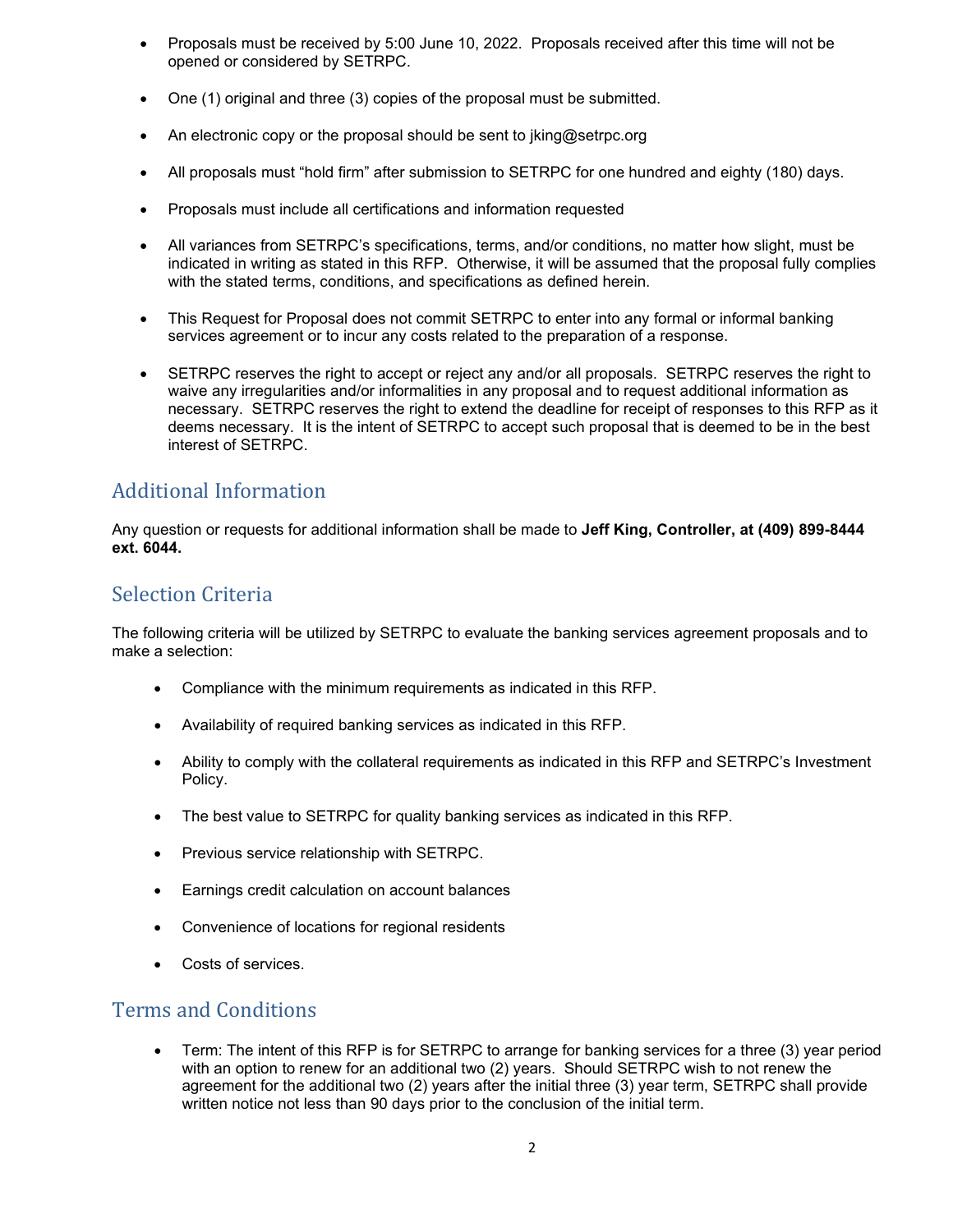- Modifications and Amendments: SETRPC reserves the right to negotiate such additions, deletions, or changes as it deems necessary during the term of the agreement.
- Terminations: Either party may terminate this agreement upon giving written notice to the other party 120 days in advance of termination.
- Effective Date: After approval by the Executive Committee of the SETRPC the selected proposal shall become effective on October 1, 2022, and the bank will commence operating pursuant to this agreement on that date.
- Approval: The bank personnel submitting the proposal shall have the authority to submit such proposal and obligate the bank to the terms and conditions specified herein for the duration of the agreement.

## <span id="page-4-0"></span>Minimum Qualifications for Submitting a Proposal

In response to this RFP, the bank acknowledges and understands that the following conditions must be met at the time services are provided to SETRPC:

• Federal or Texas Chartered Bank

Chartered Bank located within Hardin, Jasper, Jefferson or Orange Counties and capable of servicing SETRPC's banking activity needs as specified herein.

- Member of the Federal Reserve System.
- Adequate Size to Provide Service.

A bank submitting a proposal shall have adequate organization, facilities, equipment, and personnel to provide prompt and efficient service to SETRPC.

**SETRPC Liaison** 

A bank submitting a proposal shall assign a specific person to serve as the primary liaison with SETRPC. The office for this individual shall be at the banking facility located within Hardin, Jasper, Jefferson or Orange Counties. Should another bank employee be assigned to this function during the term of the agreement, SETRPC must be notified in writing as soon as is practical.

• SETRPC Employee Check Cashing Privileges

A bank submitting a proposal for the banking services contract must agree to cash, without charge to SETRPC or its employees, all SETRPC employees' payroll checks drawn upon its bank after proper identification is presented by the employee, regardless of whether or not the employee has an account with the bank.

- Branch Locations within the four (4) county region
- Notice of Change

The bank shall notify SETRPC in writing within five (5) calendar days of any changes and/or amendment in Federal and/or State regulations that would thereafter affect SETRPC's relationship with the bank.

• Charge for Services

SETRPC shall require that all fees remain constant throughout the contracted period. SETRPC shall not be required to pay any amount greater than that paid by other commercial customers for services rendered by the bank during the term of the agreement.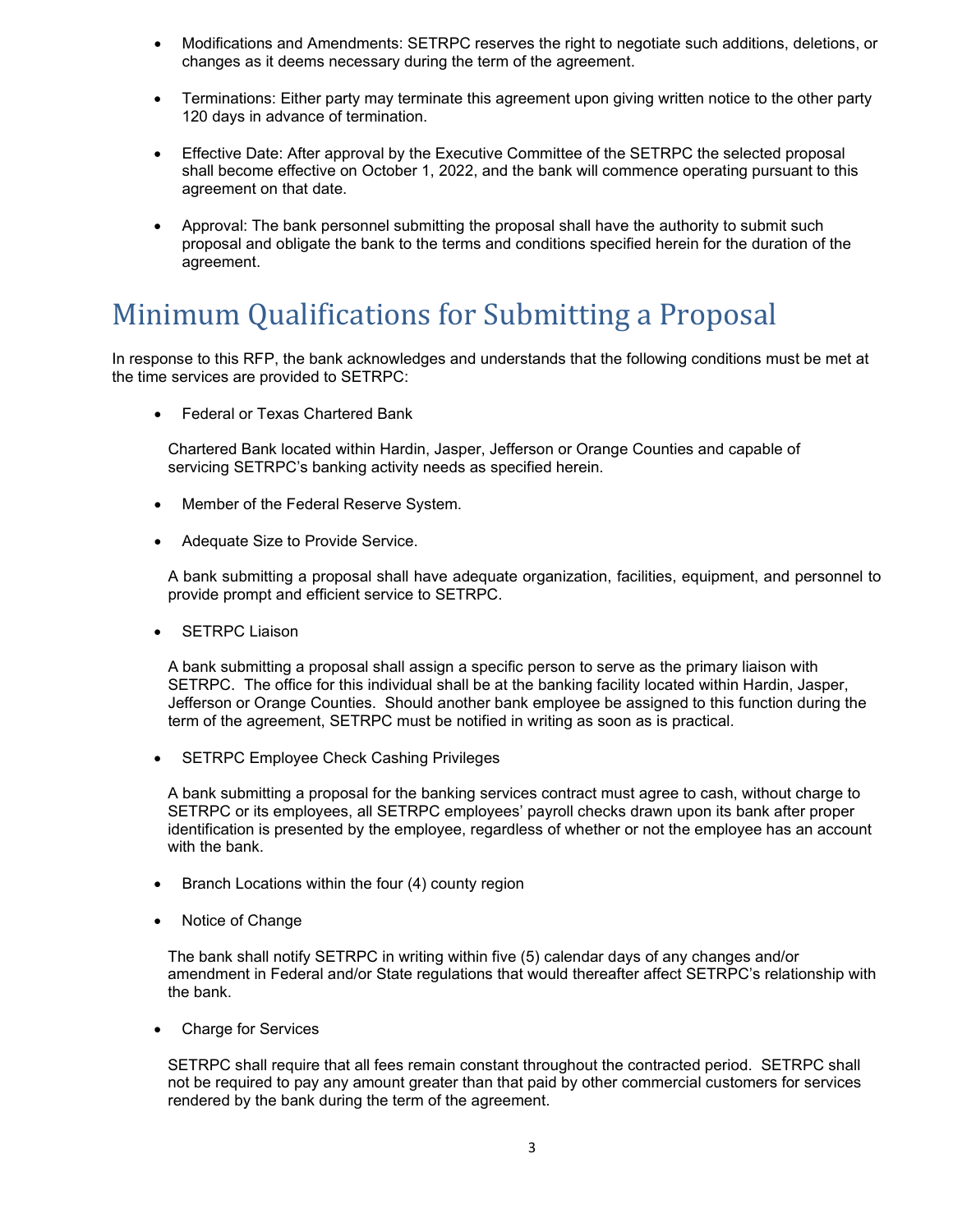• Direct Deposit

The bank shall allow for direct deposit of SETRPC payroll checks, with terms and conditions acceptable to SETRPC. A copy of the proposed agreement for this service must be submitted with the RFP response.

- **Other Required Information** 
	- 1. Call report for the prior period
	- 2. Banks latest rating by (Veribanc, Highline, FDIC, etc.)
	- 3. Community Reinvestment Act (CRA) rating
	- 4. List of other governmental customers.
	- 5. Draft copies of all forms, agreements, etc. which will require the signature of SETRPC should the bank be awarded the banking services agreement.
	- 6. List of any/all litigation current or pending against the institution
- Terms of RFP

The terms and conditions specified by this RFP shall be considered an integral portion of the agreement between SETRPC and the bank and shall remain in effect during the terms of the agreement.

### <span id="page-5-0"></span>Statement of Banking Services

SETRPC has determined that the followings services and products are the minimum necessary to fulfill the current and foreseeable future banking service requirements of SETRPC.

- Type and use of Accounts SETRPC currently has nine (9) accounts. Seven (7) of those accounts are used to hold idle funds for different divisions of SETRPC. Another account is used for payroll and the final account is the operating account. Total balances for all accounts range from 1,500,000 to 3,800,000 during the year. SETRPC will make deposits to the operating account daily and will require the Bank to give same day credit on collectible funds the Bank receives before 2:00 p.m. SETRPC's employment base ranges from 50 to 60 full-time staff during the year. Of that number just less than 100% are paid via direct deposit.
- On-Line Banking Services SETRPC requires on-line banking services accessible through the internet that at a minimum includes balance reporting, initiation of ACH debits, positive pay entry, credits and wire transfers, voids and placement of stop payments on checks. Additional capabilities should include, but not be limited to, the ability to view and print statements and export information. The proposer should provide the following information
	- When are reports available
	- **How long are report images maintained online**
	- What are the options for electronic documents storage (i.e., archiving by CD or online and retention periods)
	- The bank's dispute resolution process
- For wire transfers please describe the bank's service, including:
	- Policy on daylight overdrafts, including aggregation of accounts and wire deadlines
	- Ability of SETRPC to initiate and monitor wire transfers online
	- Ability to create and store recurring/repetitive wire instructions/templates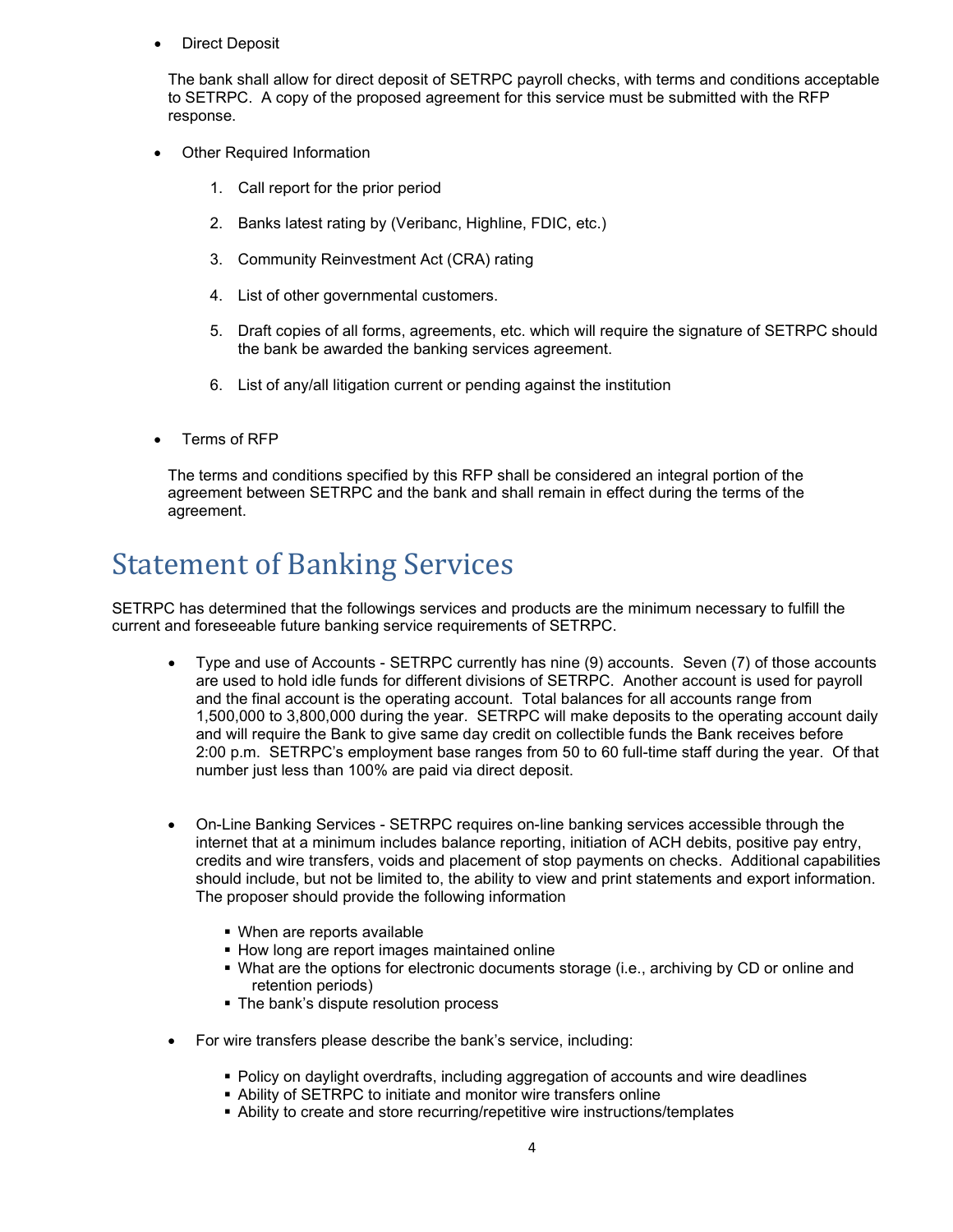- Ability to create and store future-dated wire instructions
- Security measures for wire initiation and approval
- For Automated Clearing House (ACH) please describe the bank's service, including:
	- **Method by which SETRPC can submit ACH files or initiate ACH via bank software**
	- **Pre-notification policy and cost**
	- Re-presentation of checks (RCK) through ACH on a targeted date
	- Security measures for ACH initiation/origination and ACH reception (ACH filters and blocks)
	- If Is the bank both a sending and receiving bank of he National Automated Clearing House Association (NACHA)
- For Positive Pay services describe the bank's service, including:
	- **Positive Pay services and verification items**
	- Teller data update schedules
	- Data transmission methods and time windows
	- Control options notification default
	- **Internet/online access (including technical capabilities and system requirements)**
- Automated Balance Reporting and Other Required Services SETRPC may require that the following reports be accessible to SETRPC via online.
	- o Previous day collected and ledger balances for all accounts with a balance.
	- o Current and previous day ACH debit and credit transactions including detail descriptions.
	- o Current and previous day debit and credit wire transactions including detail descriptions.
	- o Payroll Direct Deposit: SETRPC shall provide its employees the option of having their payroll check automatically deposited into their checking and/or savings account each payday. SETRPC shall create the necessary data transmission file to submit information through the ACH system on a semi-monthly basis.
	- o Investment Services: SETRPC may purchase Certificates of Deposit from the Bank as deemed appropriate. Rates shall be based on U.S. Treasury Bills as stated in the Wall Street Journal. SETRPC may buy and sell U.S. Government Securities as deemed appropriate. The Bank may be requested to bid on this investment service. However, the securities purchased shall be purchased on a DVP basis (delivery vs. payment) and transferred via "book entry" to the account of an independent third-party institution. A separate tri-party custodial agreement shall be executed with each institution involved.

SETRPC will not, however, be obligated to invest all and/or any portion of its funds with the Bank; SETRPC retains the right to select and utilize the investment mechanisms determined to be in the best interest of SETRPC.

 $\circ$  Safekeeping Services: Collateral for demand or time deposits and investments will be held by a third-party custodian and pledged to SETRPC as evidenced by safekeeping receipts of the institution with which the collateral is deposited. Original safekeeping receipts shall be obtained. Collateral may be held by the depository bank's trust department, a Federal Reserve bank or branch of a Federal Reserve bank, Federal Home Loan Bank, or a third-party bank approved by SETRPC.

The Bank shall provide credit on the same day as the deposit occurs but pay interest only on collected funds. This involves same day credit on wire transfers of funds and ACH deposits from the Federal and State governments and same day provisional credit on warrants issued by the State comptroller. Deposit slips are not to be changed and errors shall be placed in the teller's difference until the following day.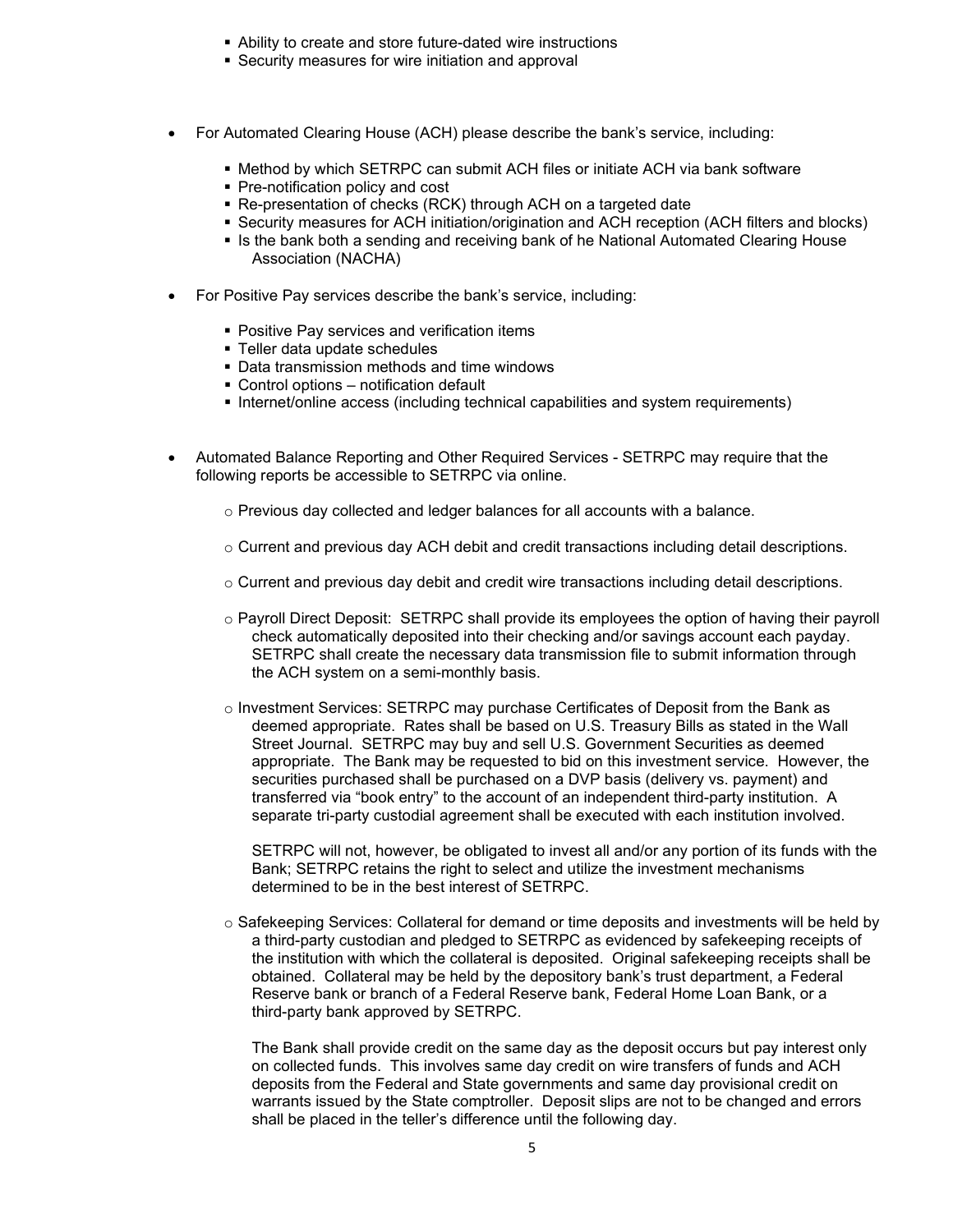- Availability of Funds
	- Does the bank's availability policies differ from the Federal Reserve Bank availability schedule
	- Provide the bank's policy on receiving same day credit for deposits. SETRPC requires same day credit for US obligation security maturities and coupon flow, on-us checks, and wires.
	- Does the bank offer an expedited availability
- Local Banking Availability

Bank shall be required to have branches located in all four counites which are accessible to all residents of the region.

**Stop Payments** 

Bank shall also make available to SETRPC the option of placing stop payment orders via online services each day.

• Monthly Statements (Proposer should include a sample copy of their monthly statement)

Monthly bank statements are required for ALL SETRPC bank accounts and shall be for periods of time consisting of calendar months. These statements shall include:

- o Paid items listing in ascending check number order (date paid, check number, amount paid)
- o Deposit listing
- o Wire transfers
- o Intrabank transfers
- o Check image fine sorted by number
- o Stop payments listing
- o Return item listing

All statements must be received by SETRPC within five (5) business days after the end of each month via online services.

Returned Checks

The Bank must submit checks charged back against SETRPC's accounts within ten (10) calendar days of the date the charge is incurred by SETRPC.

• Account Analysis (Proposer should include a sample copy of their account analysis)

SETRPC shall require a monthly account analysis, providing:

- o Period Covered
- o Average Ledger Balance
- o Average Funds in the process of collection
- o Average Collected Balance
- o Reserve Requirement
- o Investable Balance Available for Services
- o Earnings Allowance
- $\circ$  Service rendered (including type and quantity)
- o Per unit cost of each service provided
- o Total monthly cost of all services

SETRPC shall require that all fees remain constant throughout the contracted period unless a conflict should arise with this RFP. Should this occur fees charged to SETRPC will be negotiated to comply with the provisions of this RFP. *SETRPC shall require investable balances from all accounts be used in calculating the earnings allowance.*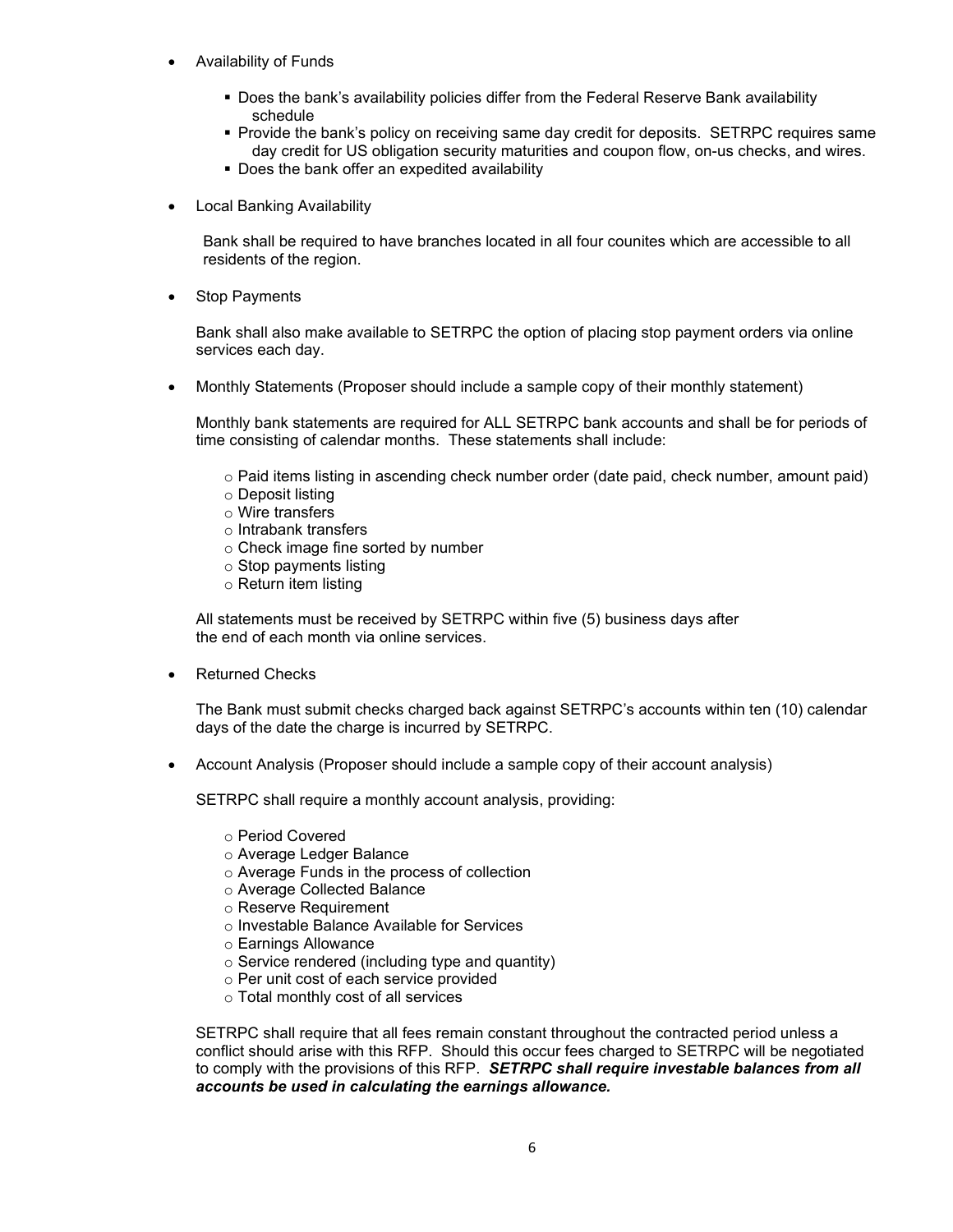• Interest Earnings on Collected Balances

SETRPC may require that all collected funds remaining in SETRPC's accounts earn a return such that SETRPC will be credited daily or monthly with interest earnings. This rate should be included with the Bank's proposal.

All overnight investments shall comply with SETRPC's Investment Policy, the Public Funds Investment Act (Chapter 2256, Government Code as amended) and collateral shall be pledged (if applicable) as stipulated under collateral requirements.

## <span id="page-8-0"></span>Collateral Requirements

The successful bidder, in order to fully and completely protect SETRPC shall deposit not later than five (5) days before the commencement of the term of the depository services contract, and pledge with an independent third-party bank or at a Federal Reserve Bank, "approved securities" having a market value or face amount (whichever is less) equal to 102 percent of the market value of SETRPC's ledger balance. This deposit and pledge must always be maintained during the term of the Contract at 102 percent of the market value of SETRPC's funds. A separate tri-party custodial agreement shall be executed with each institution involved.

"Approved securities" shall mean only securities and corresponding safekeeping receipts which are in accordance with the Public Funds Investment Act and the Public Funds Collateral Act (Chapter 2256 and 2257, Government Code) as well as SETRPC's investment policy. SETRPC shall accept the following securities as collateral on deposits and certificates of deposit:

- Direct obligation of the United States or its agencies and instrumentalities which have a liquid market and a readily determined market value.
- Direct obligations of this state or its agencies and instrumentalities.
- Collateralized mortgage obligations directly issued by a federal agency or instrumentality of the United States and specifically **excluding** those mortgage-backed securities of the nature described by section 2256.009 (b) of the government Code.
- Other obligations which are guaranteed or backed by the full faith and credit of this State or the United States or their respective agencies and instrumentalities.
- Obligations of states, agencies, counties, cities, and other political subdivisions rated not less that A or its equivalent.

The successful bidder shall provide SETRPC a report of securities pledged at the end of each month within five (5) business days or at any time requested by SETRPC. The report should reflect the total pledged securities itemized by:

- Name
- Type/Description
- CUSIP
- Par Value
- Current Face Value
- **Market Value**
- Maturity Date
- Rating by Moody's or Standard & Poor's

A copy of the SETRPC's investment policy will be provided to each interested respondent and available at [www.setrpc.org](http://www.setrpc.org/) for review. Each respondent shall be required to read and certify they have read the policy and certify the proposal meets all aspects of the policy.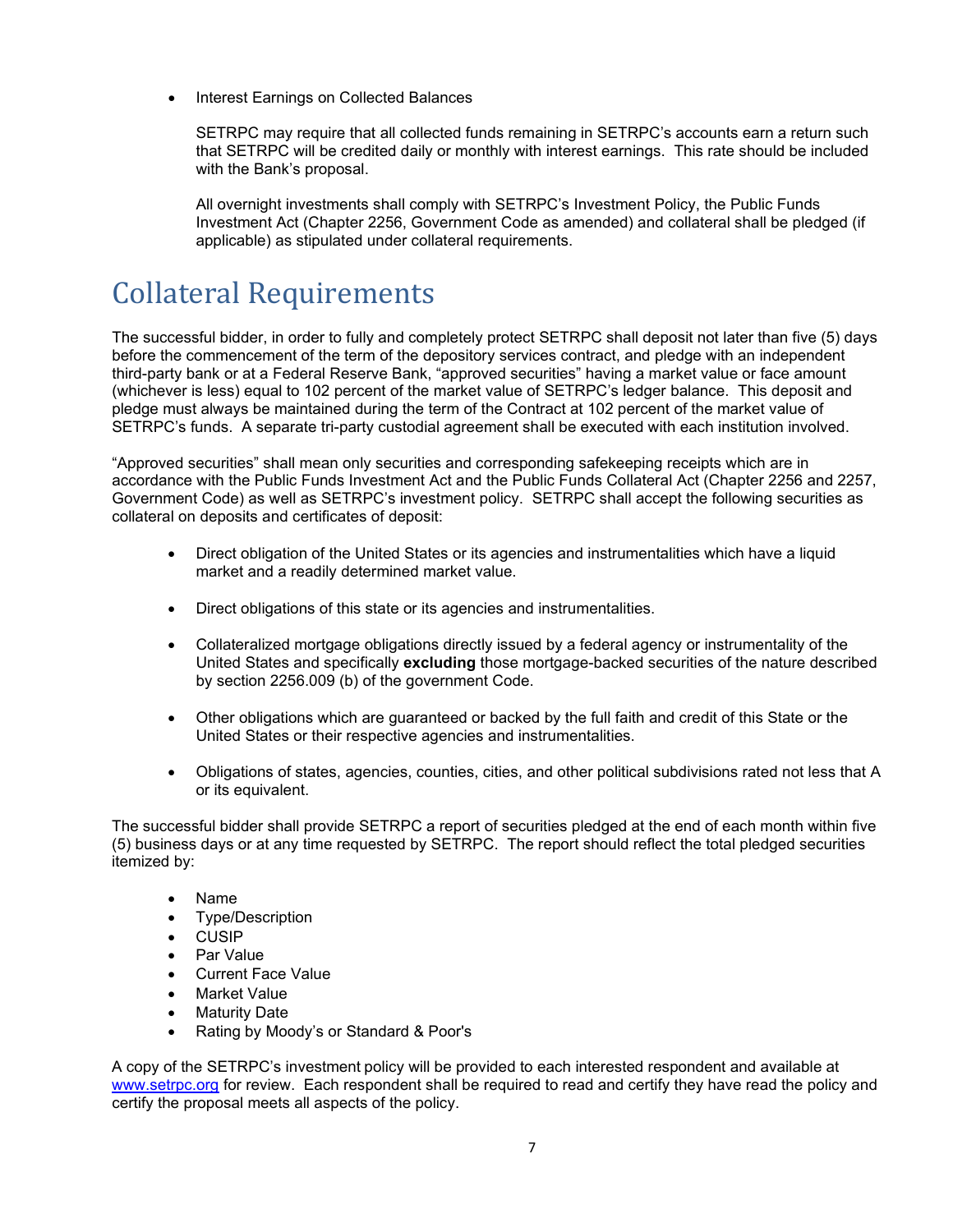# <span id="page-9-0"></span>Certifications Required

The following certification's shall be submitted individually in the indicated order:

- Banking Services Bid Requirements
- List of branch locations in the four (4) county region
- Exceptions to RFP
- Commitment to waive all banking service fees if applicable
- Banking Services Fees
- Interest Earnings on collected balances Bank Credit information
- Certification of Compliance with SETRPC Investment Policy

The remainder of this page intentionally left blank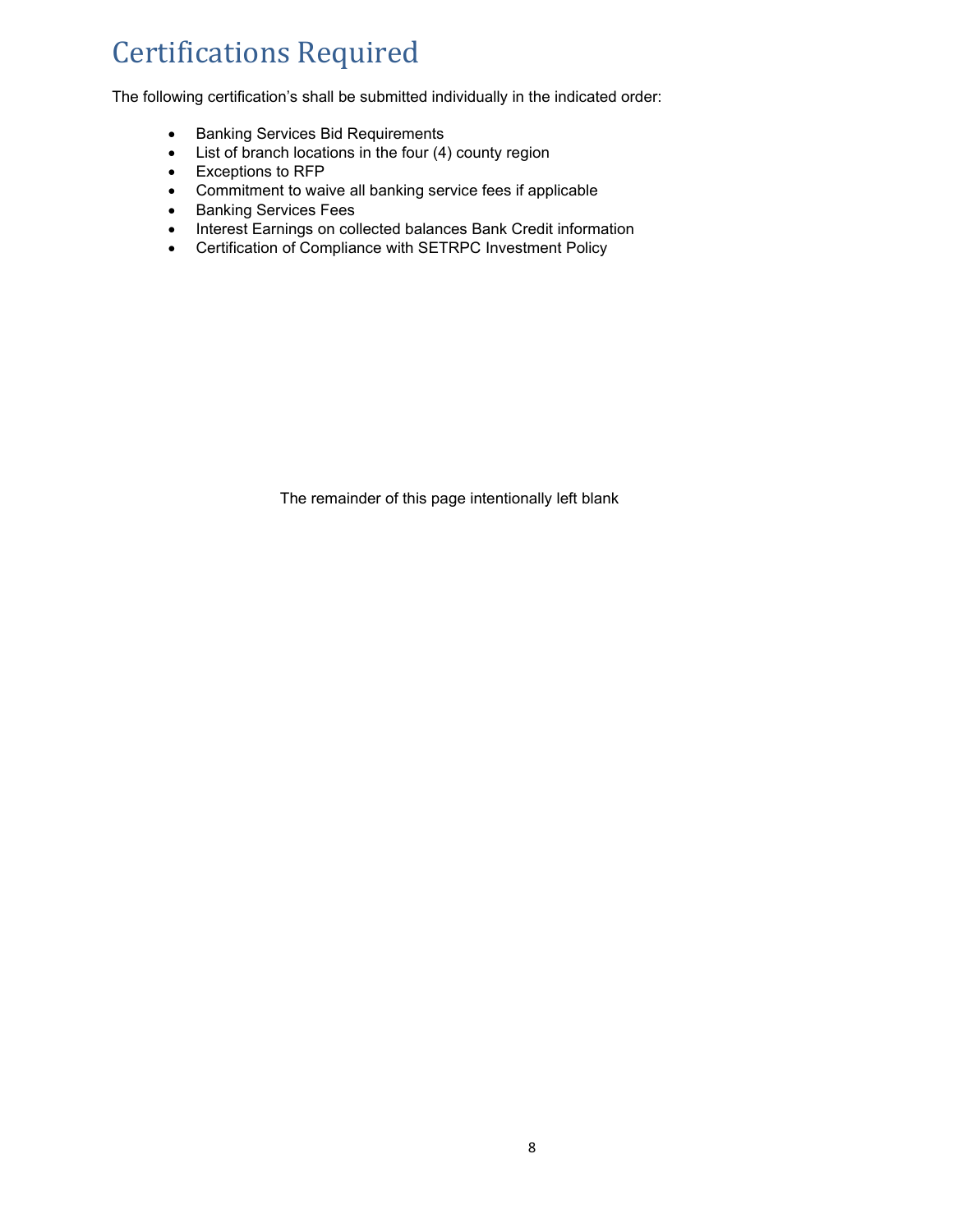### <span id="page-10-0"></span>Banking Services Bid Requirements

The proposer shall provide all the following information requested and a certified statement attesting to the accuracy and completeness of the information provided.

- Proposer is a Chartered Texas Bank located within the Hardin, Jasper, Jefferson, or Orange Counties.
- Proposer is a member of the Federal Reserve System
- Proposer has adequate facilities, equipment, and personnel to provide prompt and efficient services to SETRPC.
- Name of designated SETRPC liaison
- Proposer provides on-line banking services as specified in the RFP
- Proposer shall cash SETRPC payroll checks for all SETRPC employees
- Proposer has the ability to provide direct deposit services
- Proposer has provided a Call Report for the prior period
- Proposer has provided it's latest rating (Veribanc, Highline, FDIC, etc.)
- Proposer has provided its most recent Community Reinvestment Act (CRA) rating
- Proposer has provided a list of governmental customers
- Proposer has provided draft copies of all forms, agreements, etc. which will require the signature of SETRPC should the bank be awarded the banking services agreement
- Proposer will comply with all requirements of the RFP
- Proposer is a member of the FDIC
- Proposer has provided a list of any/all litigation pending against the institution

### <span id="page-10-1"></span>List of Branch Locations in the Four (4) County Region

Proposer shall provide a list of current branch locations within the four (4) county region and projected plans for expansion or retraction of facilities.

#### <span id="page-10-2"></span>Exceptions To RFP

Proposer shall provide a certified list of exceptions to the RFP requirements

### <span id="page-10-3"></span>Commitment to Waive all banking services fees

If applicable include a proposal to waive all banking services fees. If not applicable, please provide a statement accordingly

### <span id="page-10-4"></span>Service Fee Schedule of Charges

If proposer doesn't waive banking service fees, they shall provide a certified schedule of service fees